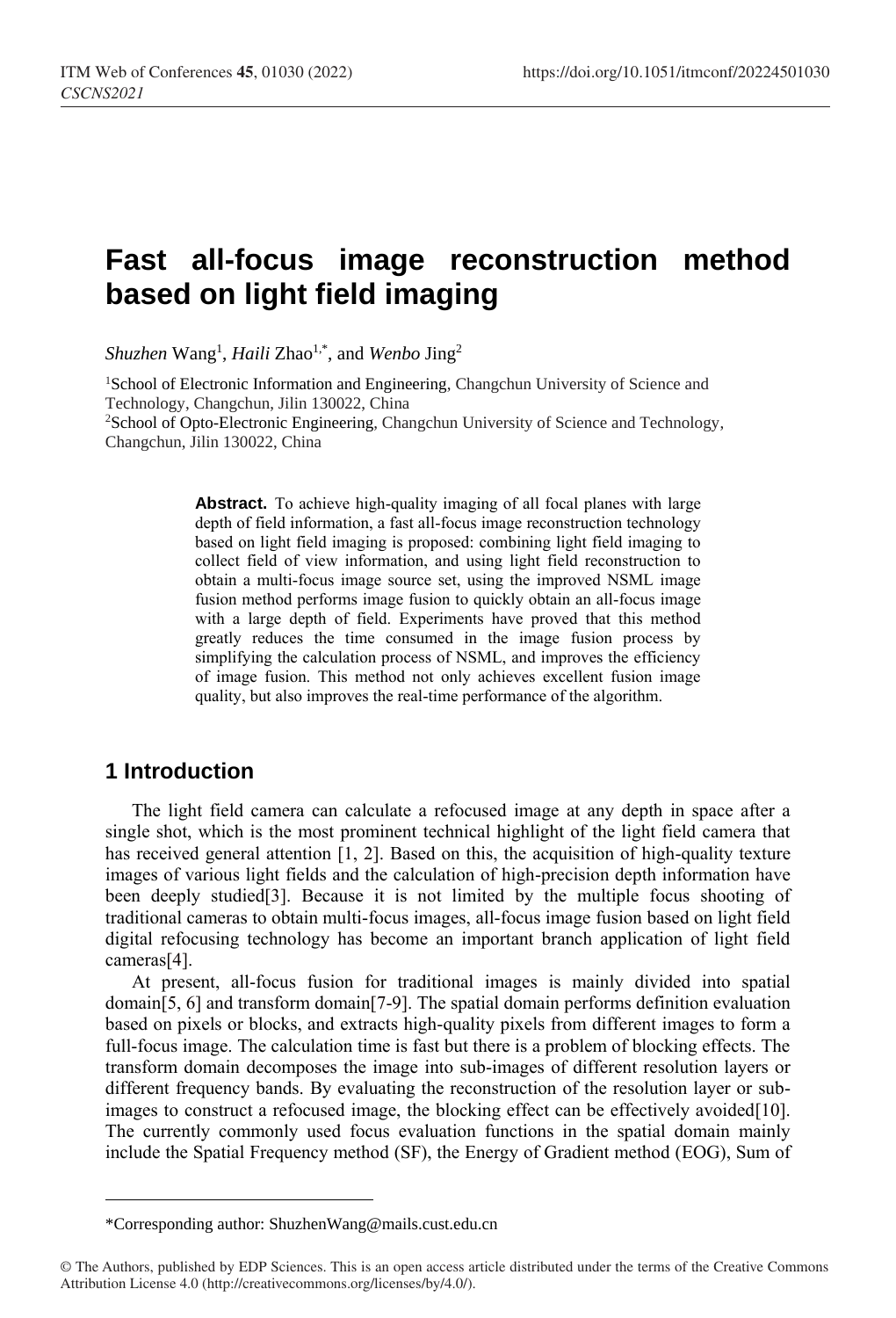Modified Laplacian method (SML), and the Phase Coherence method (PC), etc[11-14]. Scholars such as Huang[15]have used a lot of experiments to prove that SML is in the application of multi-focus image fusion is better than other commonly used sharpness focusing evaluation functions. The SML function is most sensitive to changes in image sharpness under the same conditions, but it takes a long time.

Based on the above research, this paper proposes an improvement to the calculation process of SML, analyzes the time-consuming reason of the algorithm in the calculation process, and optimizes it, thus proposes a fast all-focus image reconstruction technology based on light field imaging, combined with the design according to the fusion rule, the cavity area in the focus area is filled with holes, and error noise is eliminated, and the quality of the fusion image is improved.

### **2 Principle**

### **2. 1 Calculation of refocused images in different spatial depths**

Figure 1 shows the two-plane parametric model of the light field. Let the main lens plane of the light field camera be the  $(u, v)$  plane and the sensor plane be the  $(x, y)$  plane. The 4D light field recorded by the light field camera is  $L_F(x, y, u, y)$  and the integral image of the focal plane of the all-optical camera can be obtained from the classical light radiation formula:

$$
I_F(x, y) = \frac{1}{F^2} \sum_{u=1}^{U} \sum_{v=1}^{V} L_F(x, y, u, v)
$$
 (1)

where *F* is the distance between the main lens plane and the sensor plane,  $X \times Y \times U \times V$ represents the *4D* light field matrix  $L_F(x, y, u, v)$  size. If the distance between the image plane (sensor plane) and the main lens plane is changed from *F* to *F'*, the new *4D* light field matrix is represented by  $L_F(x, y, u, v)$ , and at this time, the refocused image at the focal plane of the camera is expressed as

$$
I_F(x', y') = \frac{1}{F'^2} \sum_{u'=1}^{U'} \sum_{\nu'=1}^{V'} L_F(x', y', u', \nu')
$$
 (2)

Let  $F' = \alpha_n F$ , where  $\alpha_n$  is the focusing coefficient. According to the principle of similar

triangles, the coordinates of the new light field and the original light field satisfy:  
\n
$$
I_{a,F}(x, y) = \frac{1}{a_n^2 F^2} \sum_{u=1}^{U} \sum_{v=1}^{V} L_F([x, y, u, v] \bullet B_{a_n}^T)
$$
\n(3)

where  $B_{a_n}$  is the coordinate transformation matrix, and the specific form is

$$
B_{a_n} = \begin{bmatrix} a_n & 0 & 1 - a_n & 0 \\ 0 & a_n & 0 & 1 - a_n \\ 0 & 0 & 1 & 0 \\ 0 & 0 & 0 & 1 \end{bmatrix}
$$
 (4)

By changing the value of  $\alpha_n$ , the position of the image plane can be changed, and then get refocused images with different spatial depths.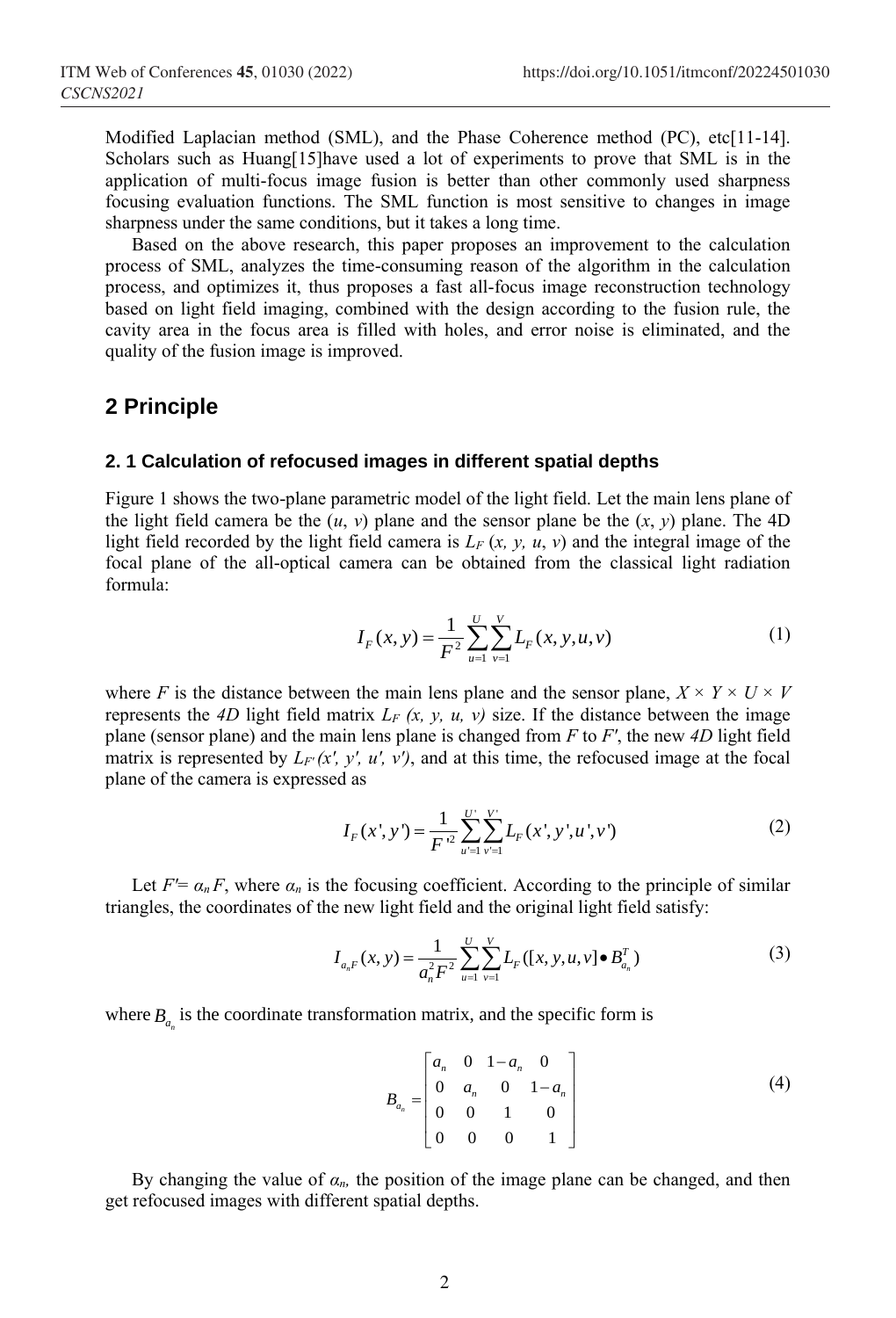

**Fig. 1.** Digital refocusing principle of light field camera.

#### **2. 2 The improved fast NSML image fusion algorithm**

SML reflects the edge feature information of the image, and to some extent, it can properly reflect the focusing characteristics and sharpness of the image. The traditional SML algorithm only calculates the variable step Laplace operator value *ML* for each pixel point in the horizontal and vertical directions, with a single direction and lack of detection on the primary and secondary diagonals, while the NSML algorithm calculates the variable step Laplace operator value for each pixel point in a total of eight directions, horizontal, vertical Laplace operator value for each pixel point in a total of eight directions, norizontal, vertical and diagonal, with the addition of four directions on the diagonal, which are defined as follows.<br>  $ML(x, y) = |2f(x, y) - f(x - step, y) - f(x$ follows.

Thus, with the statement of both directions on the angular, which are defined as

\n
$$
ML(x, y) = |2f(x, y) - f(x - step, y) - f(x + step, y)| +
$$
\n
$$
|2f(x, y) - f(x, y - step) - f(x, y + step)| + |2f(x, y) - f(x - step, y - step) - f(x + step, y + step)|
$$
\n
$$
+ |2f(x, y) - f(x + step, y - step) - f(x - step, y + step)|
$$
\n(5)

step) – 
$$
f(x, y + step)
$$
 +  $|2f(x, y) - f(x - step, y - step)$  –  $f(x + step, y + step)$   
+  $|2f(x, y) - f(x + step, y - step)$  –  $f(x - step, y + step)$  | (5)  

$$
\begin{cases} NML(x, y) = \sum_{i=X-N}^{X+N} \sum_{j=Y-N}^{Y+N} \frac{ML(i, j)}{1 + \sqrt{(i - x)^2 + (j - y)^2}} & \text{for } NML(x, y) \ge T\\ NSML(x, y) = \sum_{i=X-N}^{X+N} \sum_{j=Y-N}^{Y+N} NML(i, j) & (6) \end{cases}
$$

The *step* is a step change parameter usually taken as 1. The parameter setting is mainly selected according to the noise size, with a small *step* mainly applied to images with less noise interference and a larger *step* mainly applied to images with large noise and brightness changes. Using spatial geometric distance to assign weights, the closer the pixel area to the central pixel point is considered to be more influential, and the weighted approach also suppresses the generation of some noise gradients to a certain extent, while the size of the window *N* value can be reasonably adjusted to expand the detection range, and the selection of a suitable threshold *T* can effectively extract the focused target area.

Multi-focus image fusion using NSML algorithm gives excellent results, but the process is time-consuming, so this paper proposes a fast NSML image fusion algorithm. Set *MI* (*x*, *y*) to be the integral image corresponding to the image at the coordinate point  $(x, y)$ , then *MI* (*x*, *y*) is expressed as

$$
MI(x, y) = \sum_{i=0}^{x} \sum_{j=0}^{y} MI(i, j)
$$
 (7)

As shown in Figure 2, let the size of NSML accumulation window be  $(2N + 1) \times (2N + 1)$ 1), and the four points of  $I(x, y)$  top-left, top-right, bottom-left and bottom-right are A, B, C and D respectively. Then the *MI* values of points A, B, C and D can be obtained from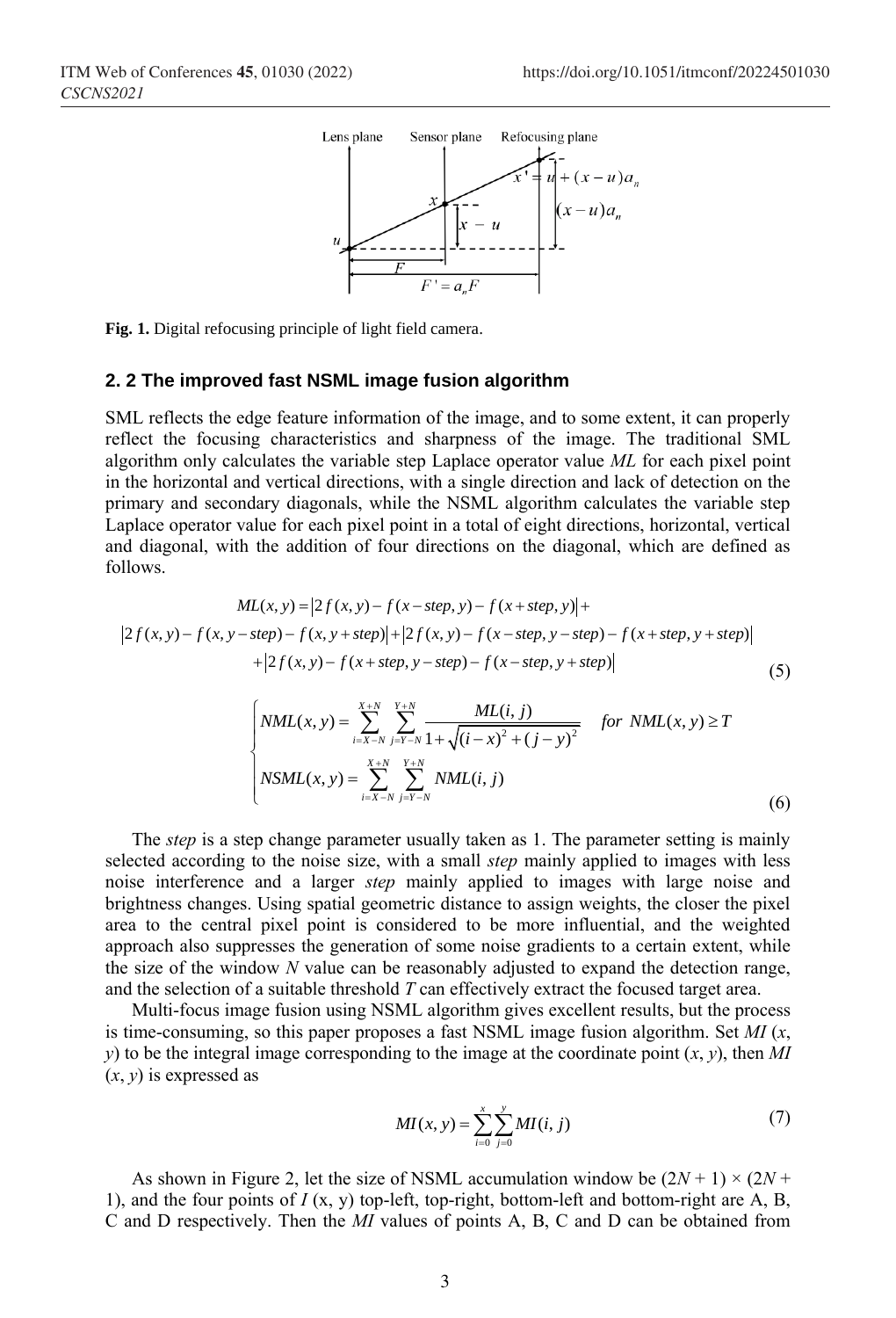calculated as follows. *x* + *N y* + *N y* + *N* 

Equation (5), respectively. From equations (5), (6) and (7), the NSML of *I* (x, y) can be calculated as follows.  
\n*NSMLI*(x, y) = 
$$
\sum_{i=x-N}^{x+N} \sum_{j=y-N}^{y+N} NMLI(i, j) = MI_D(x, y) + MI_A(x, y) - MI_B(x, y) - MI_C(x, y)
$$
\n(8)

Using a similar approach to that described above, fast *MI* calculations can be achieved,

Using a similar approach to that described above, fast *MI* calculations can be achieved,  
as shown in Figure 3. The *MI* value of *D* (*x*, *y*) can be obtained using Equation (5).  

$$
MI_D(x, y) = \sum_{i=0}^{x} \sum_{j=0}^{y} NML(i, j) = MI_B(x, y) + MI_C(x, y) - MI_A(x, y) + NML(x, y)
$$
(9)



**Fig. 2.** *I*, *A*, *B*, *C*, *D* position relationship. **Fig. 3.** Fast *MI* calculation schematic.

As can be seen from Equation (9), when calculating *MI* in the direction of pixel points from top to bottom and left to right, since the *MI* values of neighboring pixel points *A*, *B*, and *C* have already been calculated, the *MI* value of point *D* can be calculated directly and quickly from the *MI* values of points *A*, *B*, and *C*, eliminating the accumulation process of Equation (7). Compared with the unimproved NSML computation process, the time consumed by the fast NSML computation process does not vary with the accumulation window parameter *N*, which greatly improves the efficiency of the NSML fusion algorithm.

#### **2. 3 Integration rules**

In this paper, the initial decision image  $I(x, y)$  is obtained by selecting the focus region for the focus stack image using the larger NSML value. For the possible existence of noise and isolated points in the decision image, median filtering is used to remove some isolated points in the initial decision map to reduce the impact of noise, and the edges of the detected focus region are smoothed by mean filtering, and then the voids are filled using the following equation.

$$
AvgF(x, y) = \frac{I_{a1}(x, y) + I_{a2}(x, y) + ... + I_{an}(x, y)}{n}
$$
  
DiffF(x, y) = I(x, y) - AvgF(x, y) (10)

The mean image difference represents the difference between the primary decision map and the mean image, and the final image fusion is performed by combining the focal stack images, and the final fusion rule is given in the following equation.

$$
F(x, y) = \begin{cases} I(x, y), DiffF(x, y) \ge 0 \\ \max I_{an}(x, y), DiffF(x, y) < 0 \end{cases}
$$
(11)

where  $F(x, y)$  is the final fused image, *max*  $I_{an}(x, y)$  is the pixel grayscale value of the pixel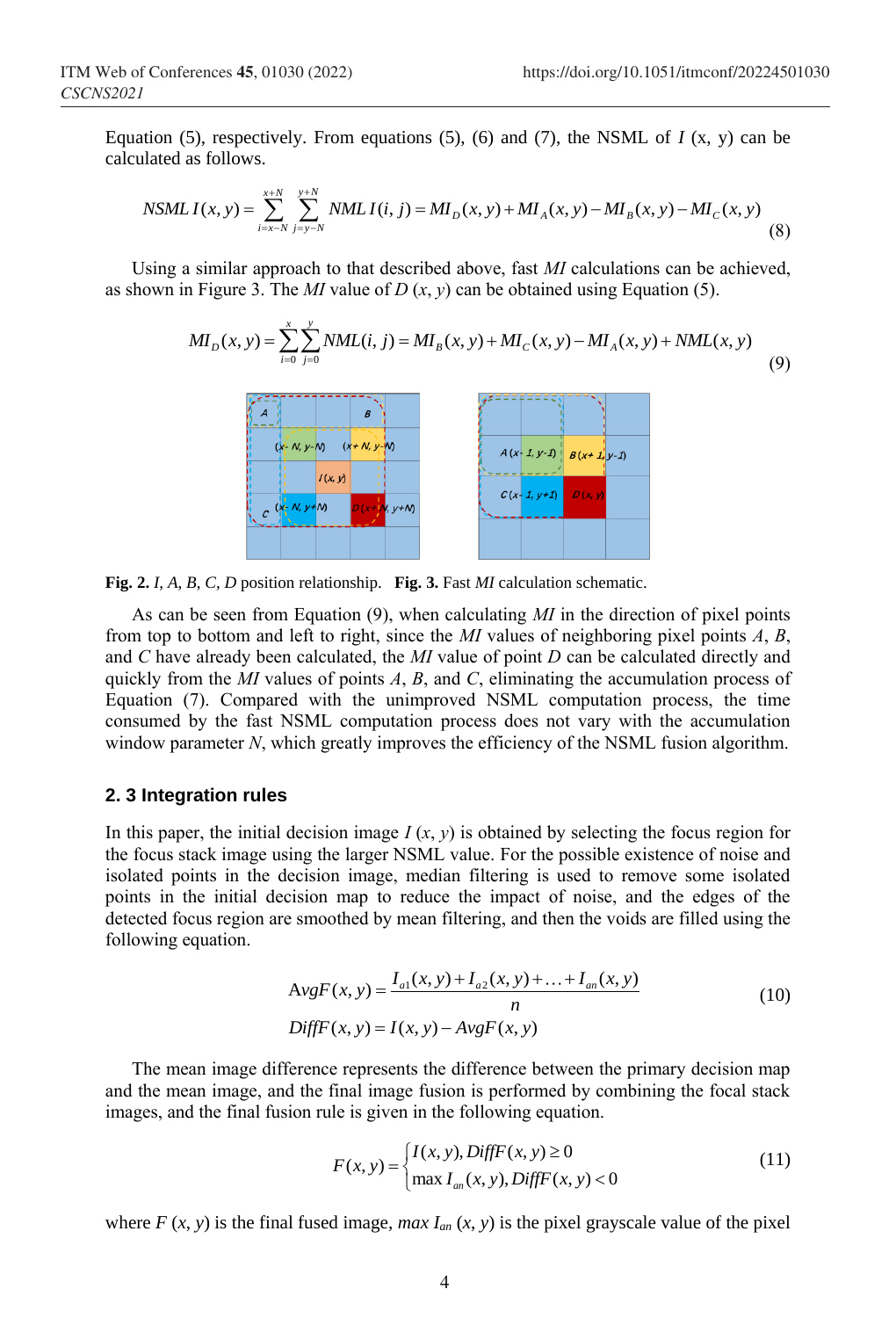point at the focal stack image sequence.

## **3 Experiment and analysis**

In order to verify the effectiveness of the algorithm in this paper, the experiments were conducted using the original images taken by Lytro optical field camera (experimental test data from Lytro first generation dataset). Figure 4 shows the acquired light field image and its local enlargements to further show the detailed information of the images. The light field refocusing of the image in Figure 4 can reconstruct a series of images corresponding to different focal planes, i.e., a multi-focused image source set, as shown in Figure 5. Figure 6 shows two refocused images with different spatial depths calculated according to Equation (3). The depth of focus gradually changes from foreground to background.



**Fig. 4.** The acquired light field image **Fig. 5.** Multi focus image source set based on light field image.



**Fig. 6.** Two refocused images with different spatial depths.

As shown in Figure 7, the traditional SML algorithm, the DCT algorithm and the fast NSML algorithm proposed in this paper were used to fuse two different depths of the focal images for multi-focus image fusion. The mutual information (QMI), standard deviation (STD) and information entropy (QEN) method were used to calculate the sharpness of the fusion result maps of different methods, and the calculation results are shown in Table 1. The larger the values of QMI, STD and QEN, the better the visual information of the image.



**Fig. 7.** Multi focus image fusion using different methods.

The visual comparison of the images and the fusion quality evaluation results show that the fused images obtained by using the proposed fast NSML algorithm for multi-focus